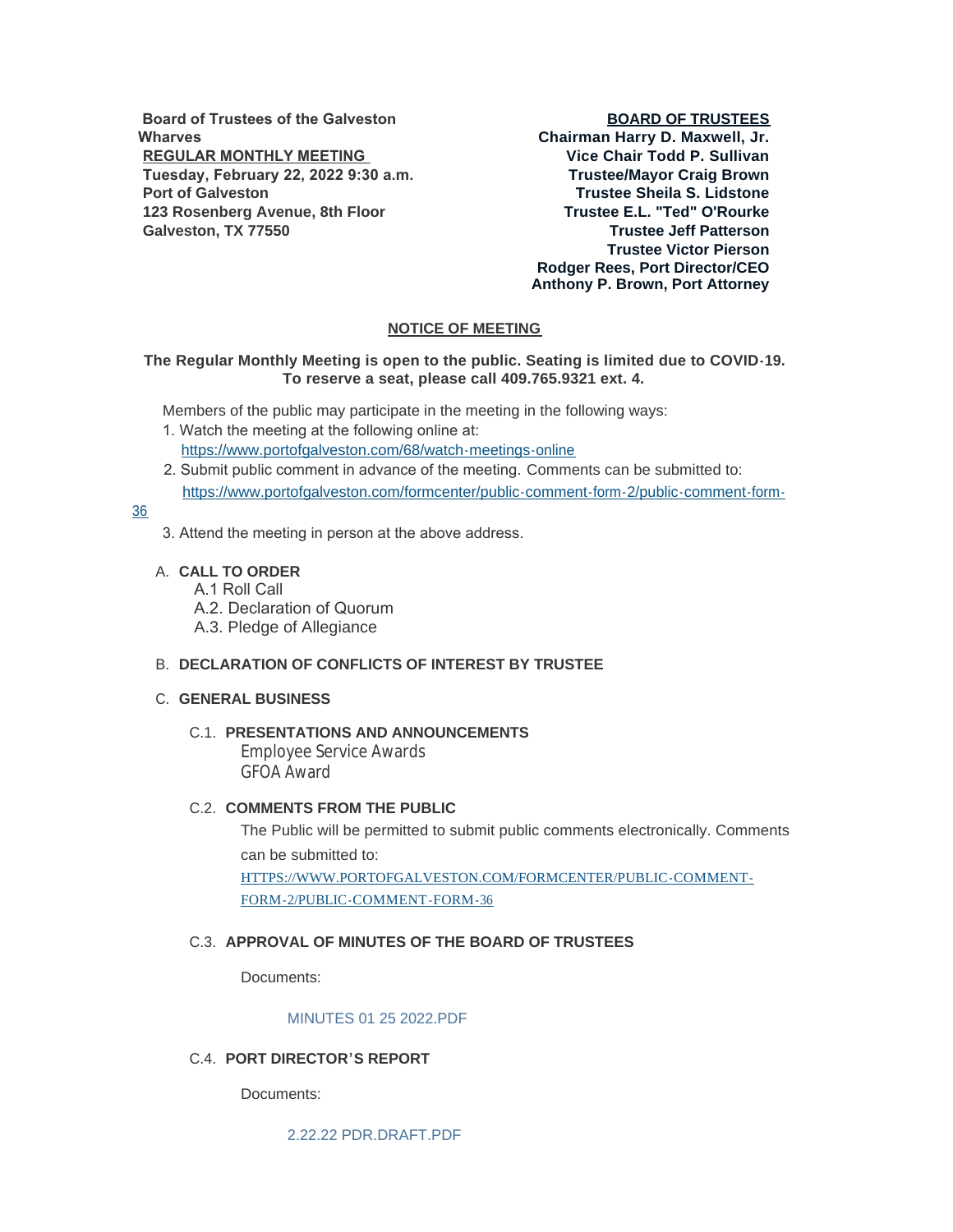# D. RECESS INTO EXECUTIVE SESSION

## D.1. ANNOUNCE GOING INTO EXECUTIVE SESSION PURSUANT TO TEXAS **GOVERNMENT CODE**

# **Section 551.071 - Consultation with Attorney**

- 1. Deliberate Pending Legal Issues Raised by Legal Counsel
- 2. No. 14-06; Santa Fe Discount Cruise Parking, Inc. et al v. Board of Trustees of the Galveston Wharves, et al
- 3. Proposed Memorandum of Understanding Pelican Island **Bridge**
- 4. Recent communication from Texas Department of Emergency Management (TDEM) concerning pending FEMA claims for damage caused by Hurricane Ike

# **Section 551.072 – Real Estate**

- 1. Deliberate the Purchase, Exchange, Lease or Value of Property on Galveston and Pelican Island
- 2. Discuss Request from Mitchell Historic Properties, Inc. to Assign the Lessee's Interest in the Pier 21 Lease and Development Agreement to Landry's, LLC, and proposed Seventh Amendment to Lease and Development Agreement.

# **Section 551.087 – Economic Development Negotiation**

1. Deliberate Commercial or Financial Information Received concerning a Business Prospect Seeking to Locate, Stay, or Expand at the Port of Galveston, or Deliberate the offer of a Financial or Other Incentive to such a Business Prospect

# **ADJOURNMENT**

### **RECONVENE REGULAR MONTHLY MEETING** E.

**Discuss And Consider Action, If Any, On Specific Matters Discussed In**  E.1. **Executive Session Which Were Listed On The Agenda In Sufficient Detail To Provide Notice To The Public As Required By The Texas Open Meetings Act** 

### **BUSINESS ITEMS** F.

**Consider And Approve Port Property, Flood, Liability, Excess Liability,**  F.1. **Business Auto, Public Official Liability, Crime, Cyber, Terrorism And Fiduciary Liability Insurance Policies Scheduled For Renewal For The Policy Period March 1, 2022 To March 1, 2023 At A Total Premium Not To Exceed \$3,148, 412**

Documents:

### [F1.PDF](https://www.portofgalveston.com/AgendaCenter/ViewFile/Item/4696?fileID=8331)

**Discuss And Consider Approval Of Lessor's Consent To Assignment And**  F.2. **Assumption Of Ground Lease, From Mitchell Historic Properties, LLC To Landry's, LLC**

Documents:

### [F2.PDF](https://www.portofgalveston.com/AgendaCenter/ViewFile/Item/4704?fileID=8333)

**Discuss And Consider Approval Of Seventh Amendment To Pier 21 Lease**  F.3.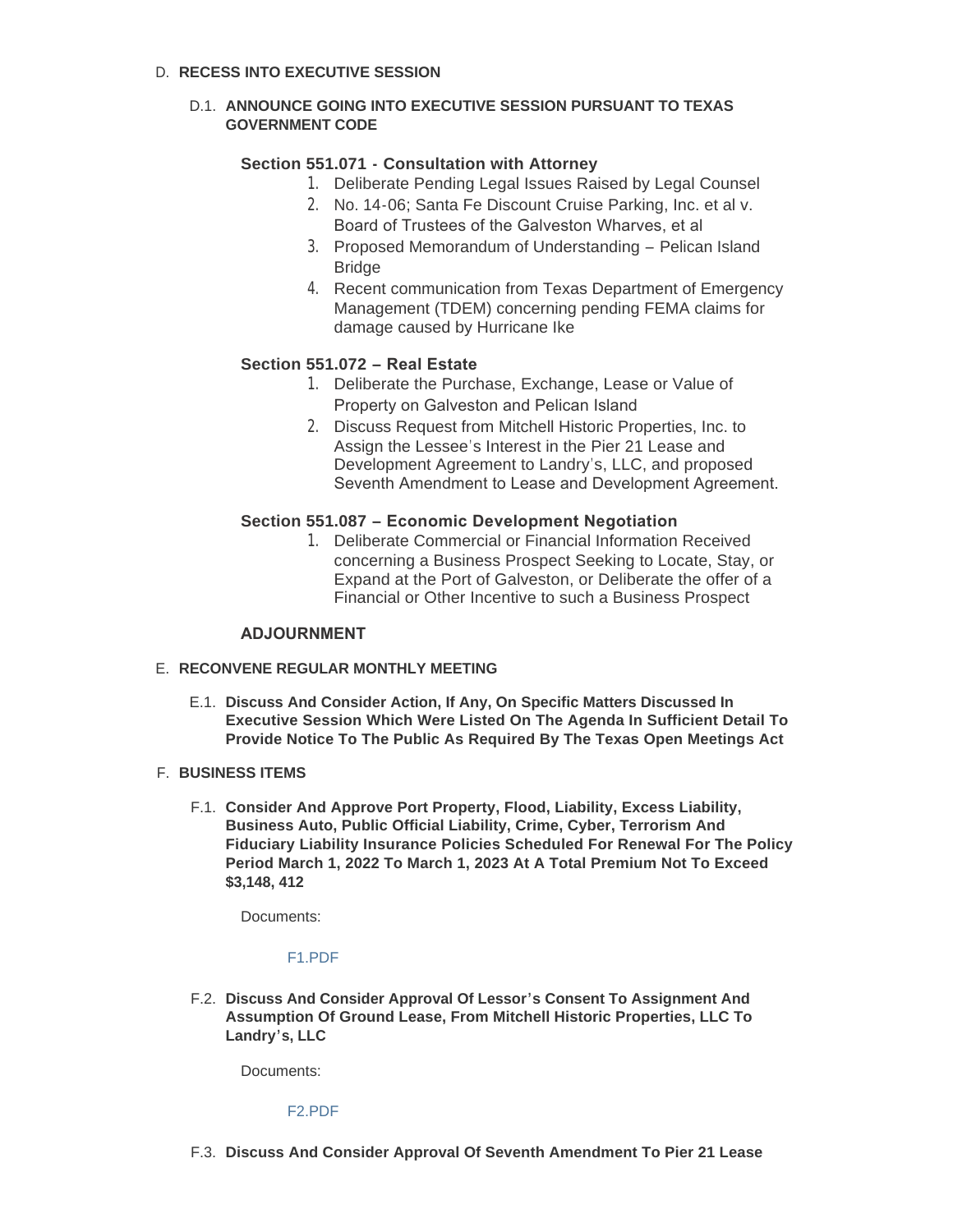#### **And Development Agreement**

Documents:

#### [F3.PDF](https://www.portofgalveston.com/AgendaCenter/ViewFile/Item/4705?fileID=8334)

**Consider And Approve Memorandum Of Agreement Between CHS, Inc. And**  F.4. **The Galveston Wharves To Complete Pier 35-36 T-Head Storm Induced Erosion Work As Approved By FEMA In An Amount Not To Exceed \$559,686.60**

Documents:

# [F4.PDF](https://www.portofgalveston.com/AgendaCenter/ViewFile/Item/4700?fileID=8330)

**Discuss And Approve Consulting Agreement Between The Board Of Trustees**  F.5. **And Telaforce LLC For Security System Integration, Design, Management And Life Cycle Support For FY 21 Port Security Grant Implementation And Maintenance At A Cost Not To Exceed \$1,202,000**

Documents:

#### [F5.PDF](https://www.portofgalveston.com/AgendaCenter/ViewFile/Item/4698?fileID=8332)

**Discuss And Consider For Approval The Office Lease Agreement Between**  F.6. **The Board Of Trustees Of The Galveston Wharves And Andrew Vasquez Inc. (Auto Visual Services) For One Year Beginning March 1, 2022 And Expiring February 28, 2023 With An Additional One Year Option**

Documents:

#### [F6.PDF](https://www.portofgalveston.com/AgendaCenter/ViewFile/Item/4697?fileID=8335)

**Consider And Approve Construction Contract Between The Board Of Trustees**  F.7. **Of The Galveston Wharves And David E Harvey Builders, Inc. For Pier 10 Development Parking Facility In The Amount Not To Exceed \$7,679,555.84 And A Contingency Of \$400,000.00 To Be Used For Additional Construction Necessary For This Project**

Documents:

#### [F7.PDF](https://www.portofgalveston.com/AgendaCenter/ViewFile/Item/4699?fileID=8329)

**Discuss And Consider Tariff And Adherence To The Policies And Procedures** F.8.

Documents:

#### [F8.PDF](https://www.portofgalveston.com/AgendaCenter/ViewFile/Item/4702?fileID=8338)

**Discuss And Consider Options Of Obtaining The Dashboard For The Trustees** F.9.

Documents:

#### [F9.PDF](https://www.portofgalveston.com/AgendaCenter/ViewFile/Item/4701?fileID=8337)

**Discuss And Consider For Approval The Proposed Memorandum Of**  F.10. **Understanding For The Pelican Island Bridge**